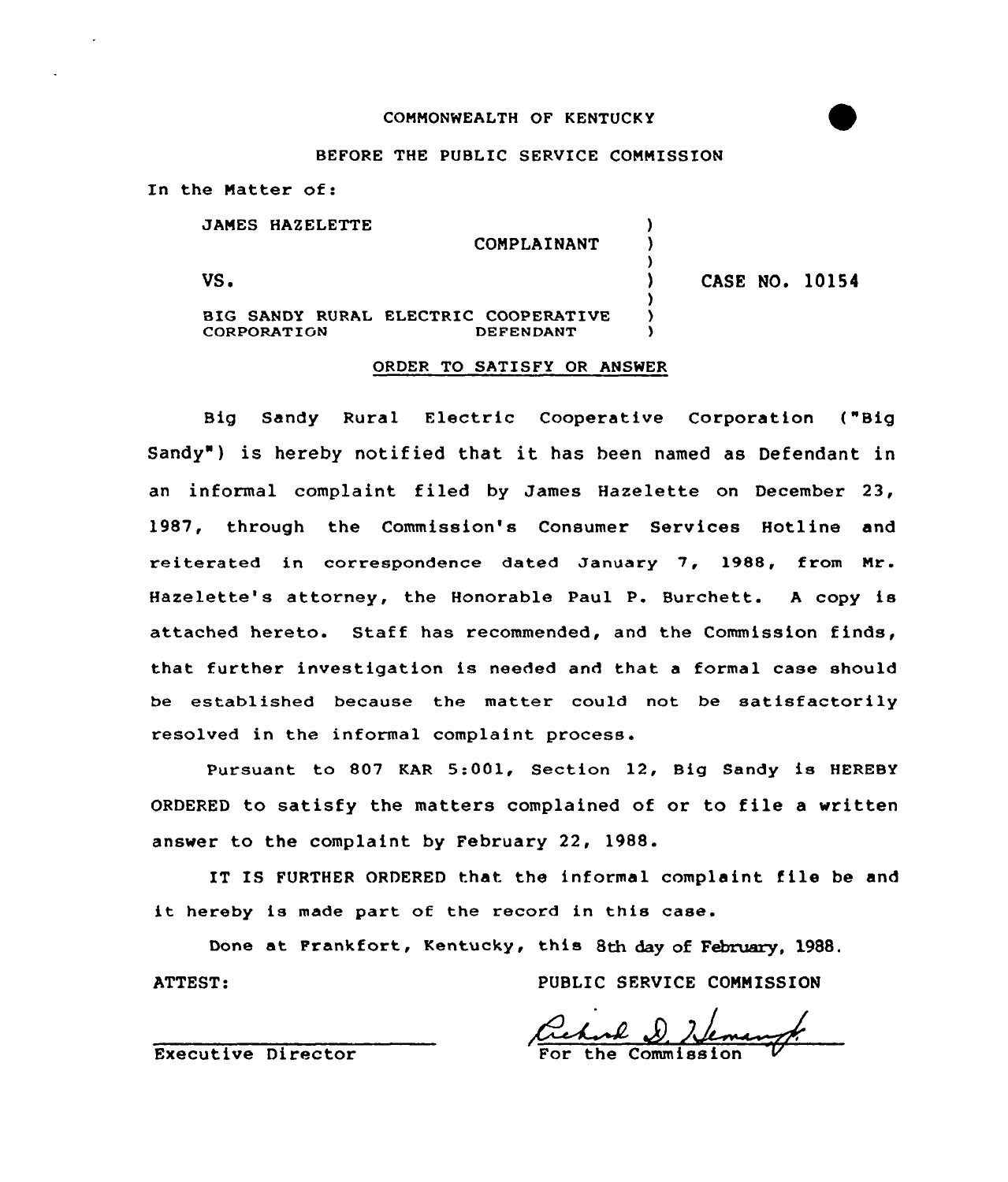EVOENE C. RICE **P.O. BOX 696** 

**J. SCOTT PRESTON** P.O. BOX 13SI

LARRY O. BROWN p.o. Box 1304

THOMAS J. BLAHA<br>P.O. BOX 1381

RICE, PRESTON, BROWN AITORNEYS AT LAW 232 SECONO STREET PAINTSVILLE. KENTUCKY 41240 18081 18081789-8251

January 19, 1988

(606) 789-7211

RECEIVED

Mr. Bob Johnston Kentucky Public Service Commission P. O. Box 615 Prankfort, Kentucky 40602

**JAN 20 1988** 

PUBLIC SERVICE COMMISSION CONSUMER SERVICES

RE: Pam Ward James Hazelette

Dear Mr. Johnston:

As counsel for Big Sandy Rural Electric Cooperative, the Board of Directors has instructed me to respond to your<br>letter of January 5, 1988. It is the direction of the Board of Directors of Big Sandy Rural Electric Cooperative Corporation that we contest your ruling made in that letter directing Big Sandy to provide service to <sup>a</sup> trailer belonging to Mr. James Hazelette. As stated in Mr. Don<br>Combs' letter of January 8, 1988 the reason that the Board of Directors has taken this position is that they feel that fraud is involved and the Board has directed me to request that a hearing be held in this matter at the convenience of the Board and that Big Sandy be permitted to take evidence in this matter and to produce <sup>a</sup> record and that after evidence has been taken that <sup>a</sup> final order be issued from the Public Service Commission upon which an appeal may be taken.

Thank you very much for your assistance in this matter and if there is any further action that needs to be taken please advise and we will do so.

Very truly yours,

J. SCOTT PRESTON

JSP/das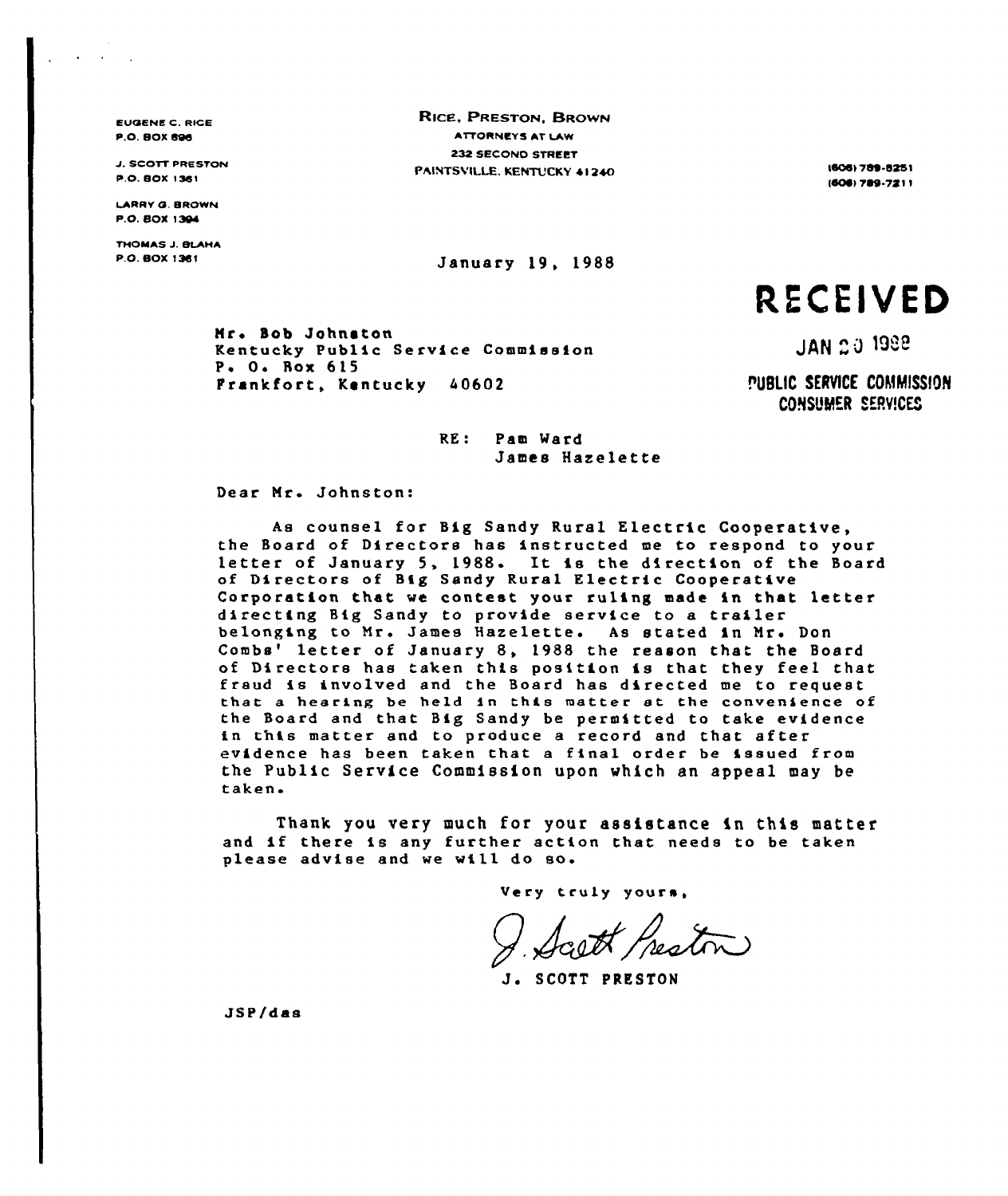

سوال کوئی کرد.<br>سوالی کرد

COMMONWEALTH OF KENTuCKY PUBLIC SERVICE COMMISSION 730 SCHENKEL LANE POST OFFICE BOX 615 FRANKFORT, KY. 40602 (S02) S66-3940

January 8, 1988

Mr. Sill Wells, Manager Big Sandy Rural Electric Cooperative Corporation P.O. Box 1746 Paintsville< Kentucky 41240

Dear Mr. Wells:

×.

Enclosed is a copy of our January 5, 1988 letter setting forth the Commission Staff's opinion regarding extension of<br>electric service from your utility to property owned by Mr.<br>James Hazelett. We subsequently have learned that Mr. We subsequently have learned that Mr. Hazelett's application for service has been denied contrary to the Staff's opinion.

Please provide this office with written confirmation of the position of Big Sandy RECC relative to the Staff resolution of this matter by Friday, January 15, 1988.

Thank you for your immediate attention to this request.

Sincerely,

سنا مسہ

Bob Johnston, Manager Consumer Services

8J/ak

 $1 - 11 - 88$ 

Copy of letter Maille to Paul

By Well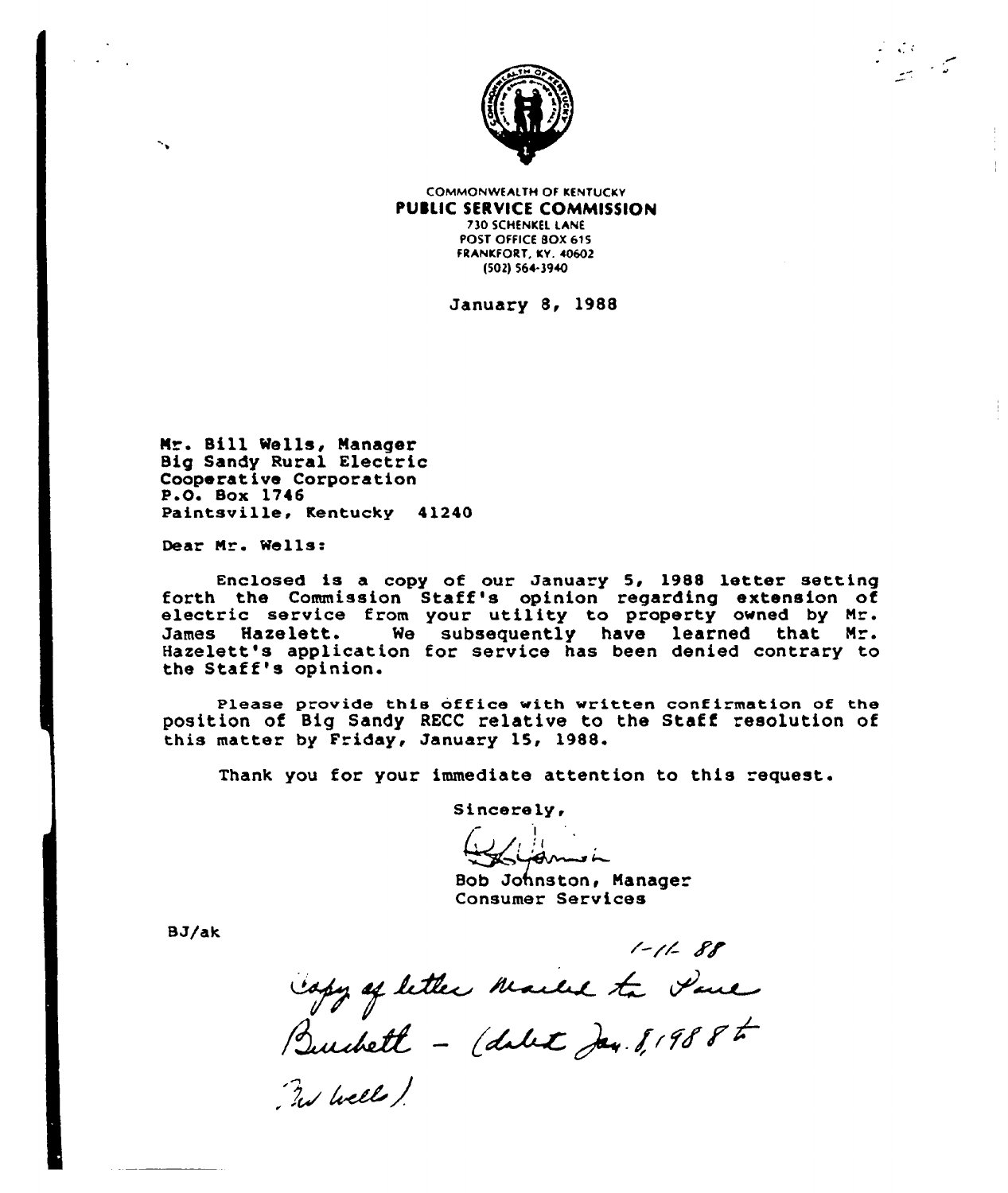

**BILL WELLS, Menager** 

# RECEIVED

January 8, 1988

**JAN 125000** 

PUBLIC SERVICE COMMISSION consumer services

Mr. Bob Johnston Kentucky Public Service Commission P. 0. Box 615 Frankfort, Ky 40602

RE: Pam Ward James Hazelette

Dear Mr. Johnston:

We are in receipt of your letter of January 5, 1988, and do not agree with your decision. Based upon the following information, we feel that electric service should continue to bedenied until the written-off account is paid in full. We are only interested in collecting the amount owed from the consumer who benefited fxom the service.

'On Novmeber 24, Pam Ward applied for electric service from Big Sandy RECC for a mobile home that was set up near Highway 23. When told that she would be required to pay \$609.32 owed on a service disconnected on March 28, 1984, she stated that she had some leverage that would force her ex-husband to pay that amount.

'The following day. Mr. James Hazeletta, her father. applied for electric service to the same residence. Knowing chat Pam Ward vould be living there, ve again stated that the \$609.32 would need to be paid.

'It was clear to us that this was <sup>a</sup> ploy of Mr. Hazelette to allow a member of his family to avoid payment of a writtenoff account.

'Mr. Hazelette has other rental property, which he requires the tenant to apply and obtain electric service on their own behalf.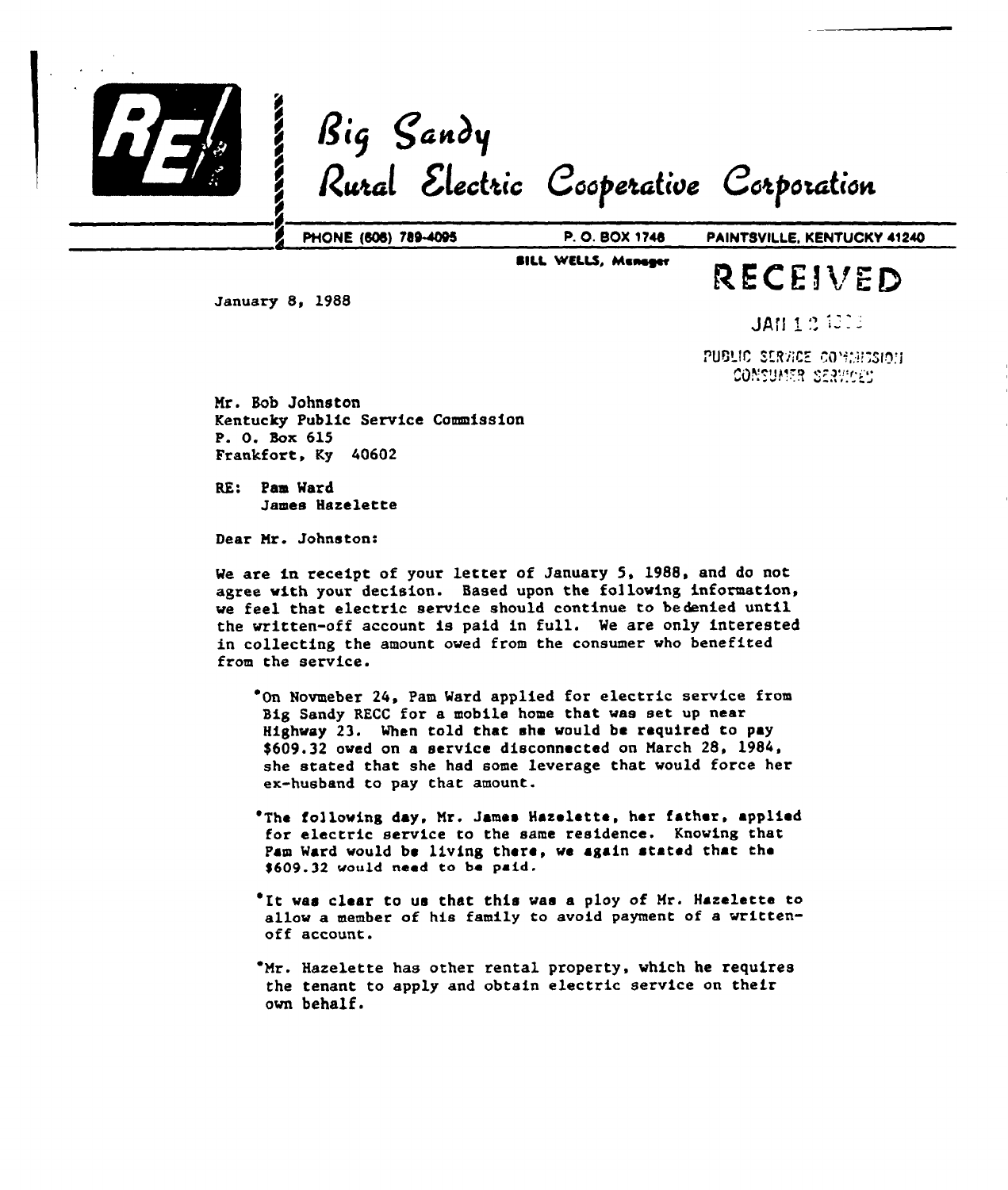Mr. Bob Johnston January 8. 1988 Page 2

- Using family members as agents to circumvent collecting amounts due has long been a problem for Big Sandy and is very difficult to control. Many of these situations are solved only when the family is required to "work it out."
- 'It is imperative that we be allowed to follow this procedure, as it is the only viable method of collecting accounts of this type.
- 'If we were not allowed this method of collecting bills, we would be in essence, "forgiving" the \$600 debt and our members would not tolerate the resulting higher expense and electric rates.
- 'The policy of responsibility of those who benefit from the service is the only one which makes sense. Your own actions and rulings have supported this policy and we feel that our procedures are consistent with this philosophy.

If you have any questions or comments concerning this matter, please do not hesitate to contact me.

Sincerely,

BIG SANDY RURAL ELECTRIC COOPERATIVE CORPORATION

Don M. Combs Assistant Manager

 $DMC: jh$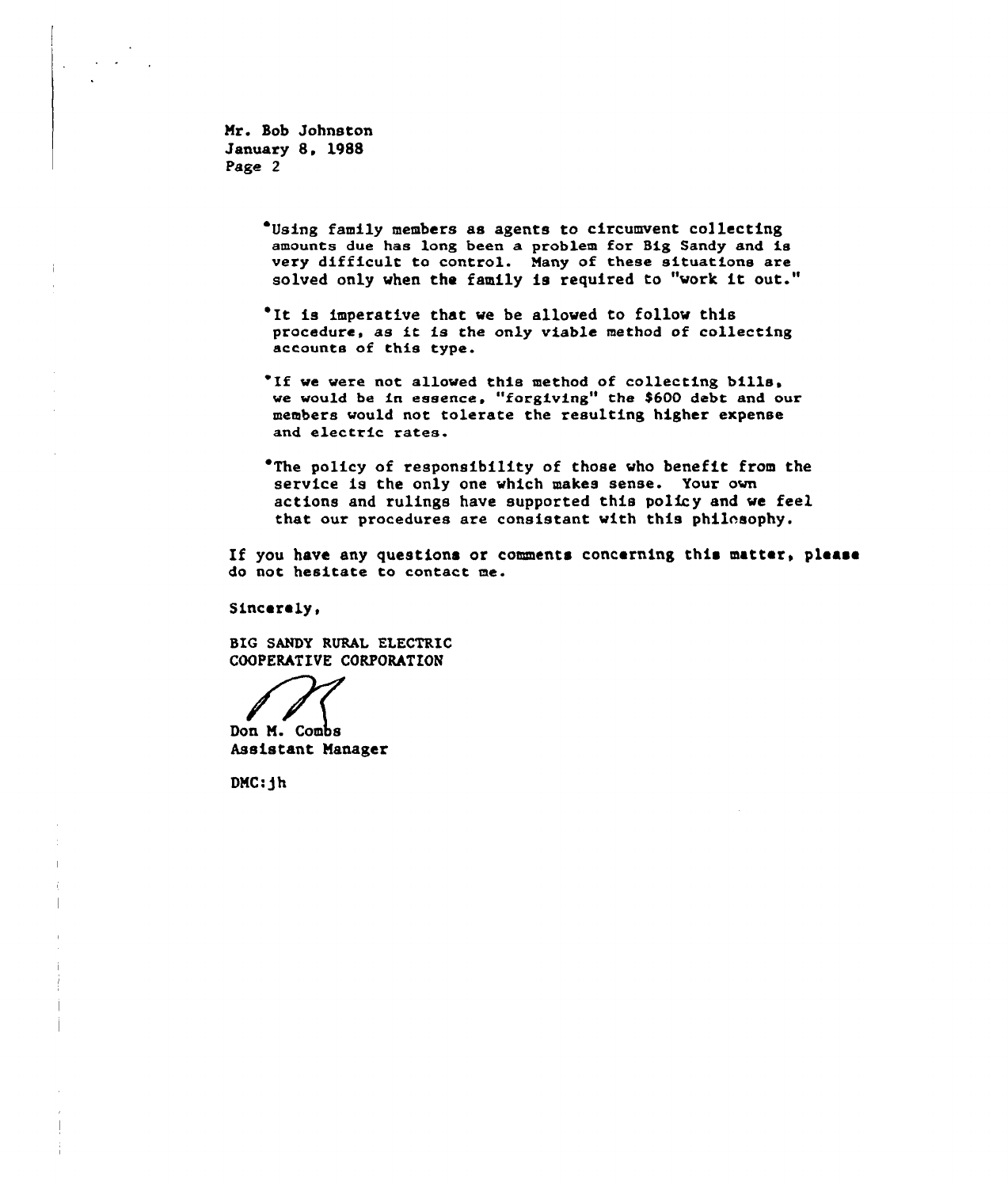Paul P. Burchett Attoraey at Law 66 South Lake Drive Poet Office Box 879 Prestonburg, Kentucky 41853

 $(606)$   $806 - 9167$ 

January 7, 1987

Mr. Bob Johnston Manager of Consumer Services Public Service Commission Box 619 Frankfort, KY 40602

IN RE: JAMEB N. HAZELETT v BIG BANDY R.E.C.C.

Dear Mr. Johnston,

This is in response to your letter of January 5, 1988, and I will try to detail the events that have occurred up to the writing of this letter.

On November 30, 1987, James Hazelett made an application in his name with Big Sandy R.E.C.C. for electrical service on a new mobile home that he had purchased. The application was new mobile home that he had purchased. denied at the office for the reason that his daughter, Pam denied at the office for the reason that his daughter, Pan<br>Ward, apparently had a delinquent bill. Actually, the delinquent bill is in the name of Mike Ward and Nike and Pam are separated and in divorce proceedings.

On that same day, Mr. Hazelett called Don Combs of Big Sandy R.E.C.C. to ask if he was going to get electricity and Nr. Combs advised him "No." Thereafter, Mr. Hazelett contacted me and throughout the month of December, I have made several phone calls to Mr. Combs, Mr. Albert Burchett, Attorney for Sig Sandy R.E.C.C., and to Ns. Annette Kemper, with the Public Service Commission.

Sometime in the last week of December, Ms. Kemper asked me<br>to have Mr. Hazelett take information concerning ownership of the trailer to the Big Sandy office. The purpose of this<br>was so that Big Sandy would be totally aware of the fact that the trailer belonged to Mr. Hazelett and was in fact located on his property. This was done on or about December 30, 1987. Service was still refused.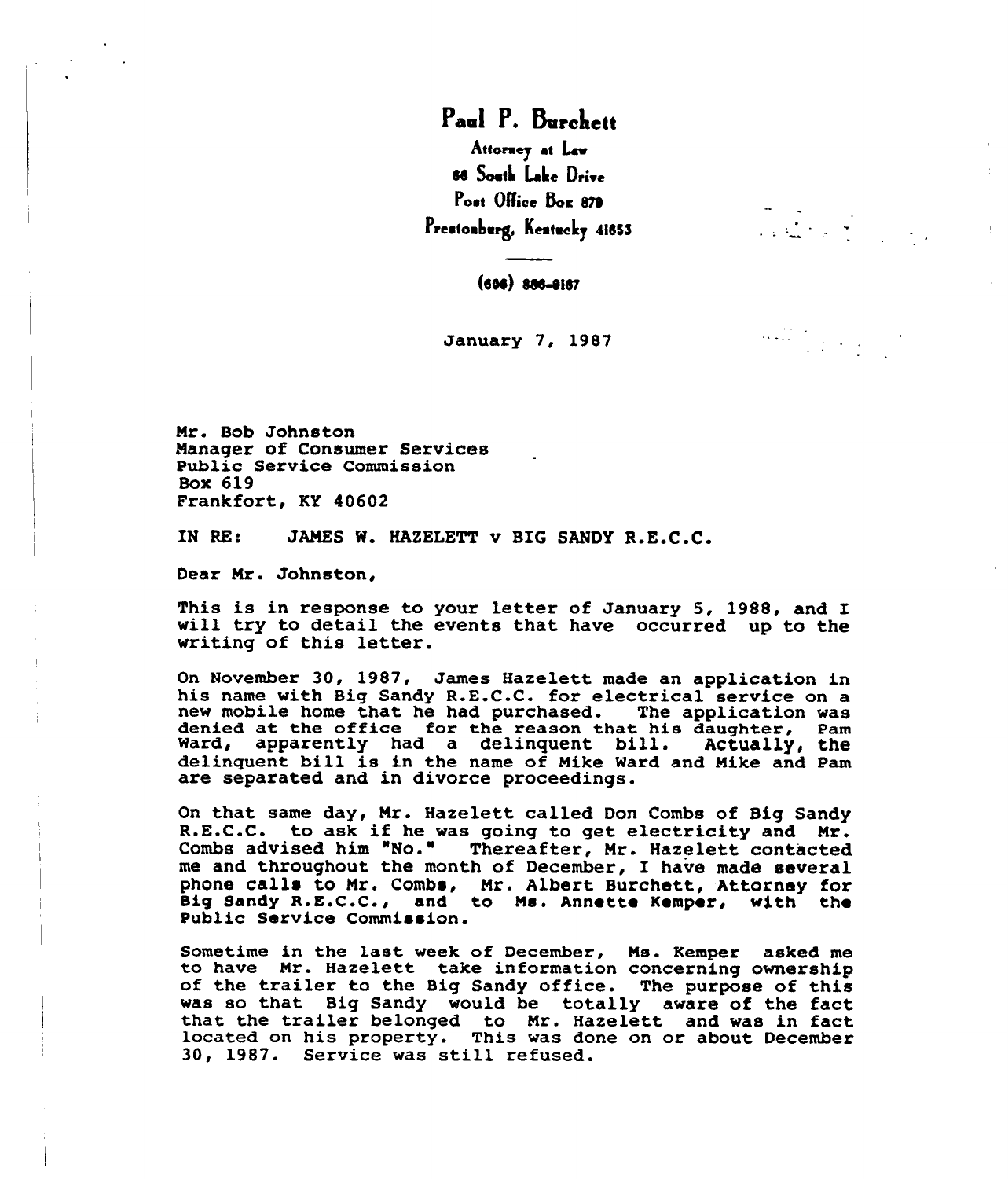Mr. Bob Johnston January 8, 1988 Page 2

On January 6, 1988, I received a copy of your letter directed to Bill Wells, Manager of the Big Sandy Rural Electric, advising them that they were not justified in Electric, advising them that they were not justified in denying service to Mr. Hazelett.

On January 7, 1988, <sup>I</sup> called Mr. Bill Wells at Big Sandy R.E.C.C. and asked him if they were now going to hook up Mr. Hazelett's power. Mr. Wells advised me that if I request a hearing with the Public Service Commission, Big Sandy will go down there and participate in the hearing and abide by the Commission's rulings. He advised me that at this time the commission s fullings. He advised me that at this time<br>the answer was still "No" and that they felt justified in denying Mr. Hazelett service.

Their apparent reason for justifying this service is the fact that Mr. Hazelett's son-in-law has a delinquent account with them. Mr. Wells informed me that the Board had voted to make this <sup>a</sup> test case to determine if they were justified in refusing service on this basis.

I am, by this letter, requesting that the Public Service Commission take whatever action is necessary to assure that Mr. Hazelett gets the electric service that he is entitled to. I should further advise you that Mr. Hazelett has been a customer, at his residence, with Big Sandy R.E.C.C. for many years and has never had a delinquent account.

Please advise me as to what steps will be taken in the future.

Yours very truly, Tal/-1 m

PPB: lisa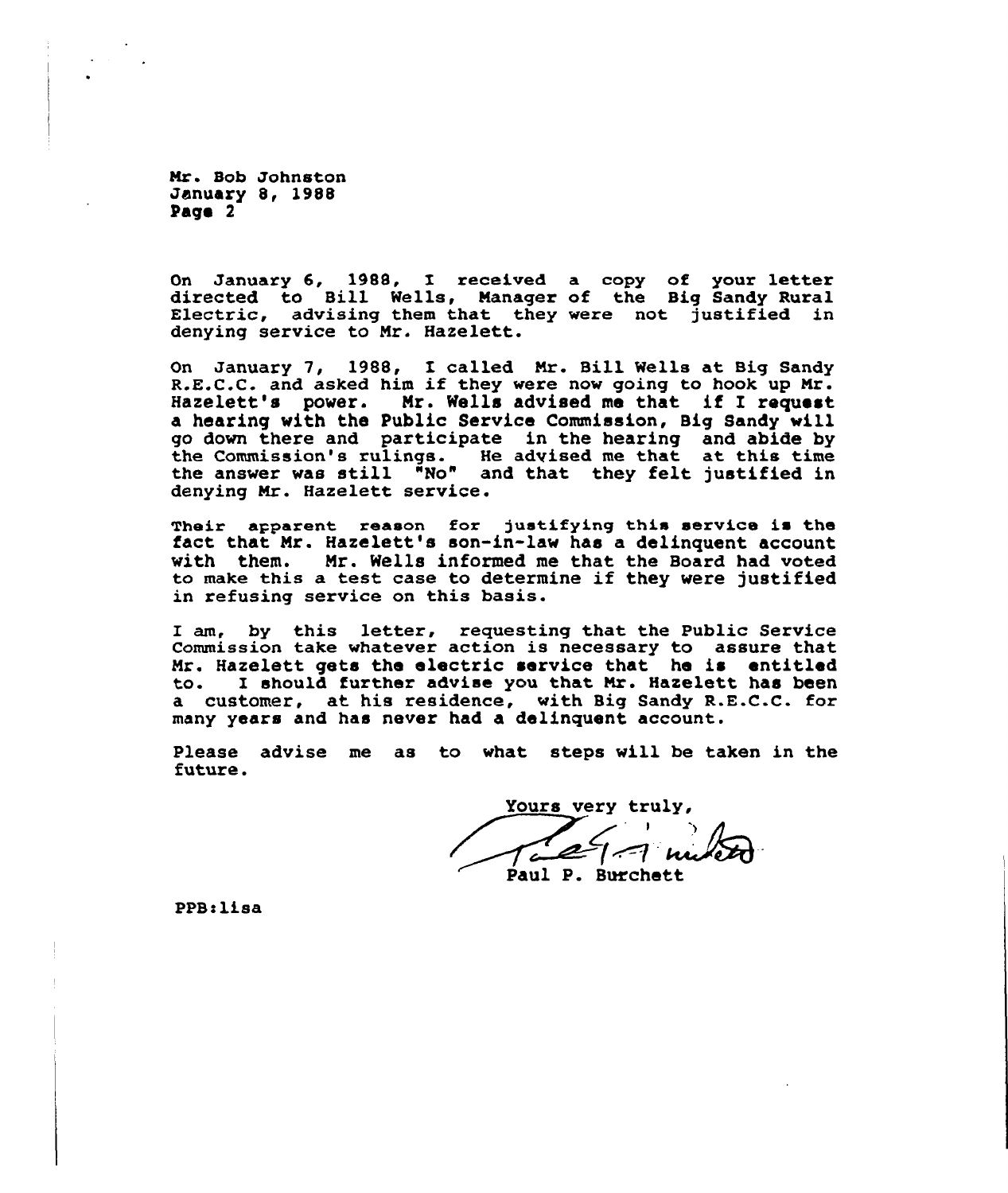

88000250

الأريمانية

**COMMONWEALTH OF KENTUCKY** PUBLIC SERVICE COMMISSION **730 SCHENKEL LANE** POST OFFICE BOX 615 FRANKFORT, KY. 40602 (502) 564-3940

Januaxy 5, 1988

Mr. Sill Wells, Manager Big Sandy Rural Electric Cooperative Corporation<br>P.O. Box 1746 Paintsville, Kentucky 41240

Dear Mx, Wells:

This is in response to a telephone call received on December 2<mark>3,</mark><br>of Mr. James service to a trailer which is located on U.S. Highway 23, North of Prestonsburg. December 23, 1987 from Attorney Paul Burchett on behalf Hazelett who is trying to obtain electric<br>trailer which is located on U.S. Highway

According to the information we have received, Mr. Hazelett is being denied electric service to the trailer which he owns because his daughter, Pam Ward, will be living there, and owes the Cooperative an electric bill of over \$<sup>600</sup> from another location.

In discussing this matter with the Cooperative, Big<br>Sandy states that it feels that fraud is involved and that<br>the Board voted for the Public Service Commission to make a the Board voted for the Public Service Commission to make a decision in this matter.

We have reviewed this matter and the Commission has made decisions in the past on similar situations that landlords with good credit cannot be denied service in the name of the landlord at their rental property because of a delinquent bill . owed by a former tenant even when the new tenant is a delinquent customer of the utility.

El Contro